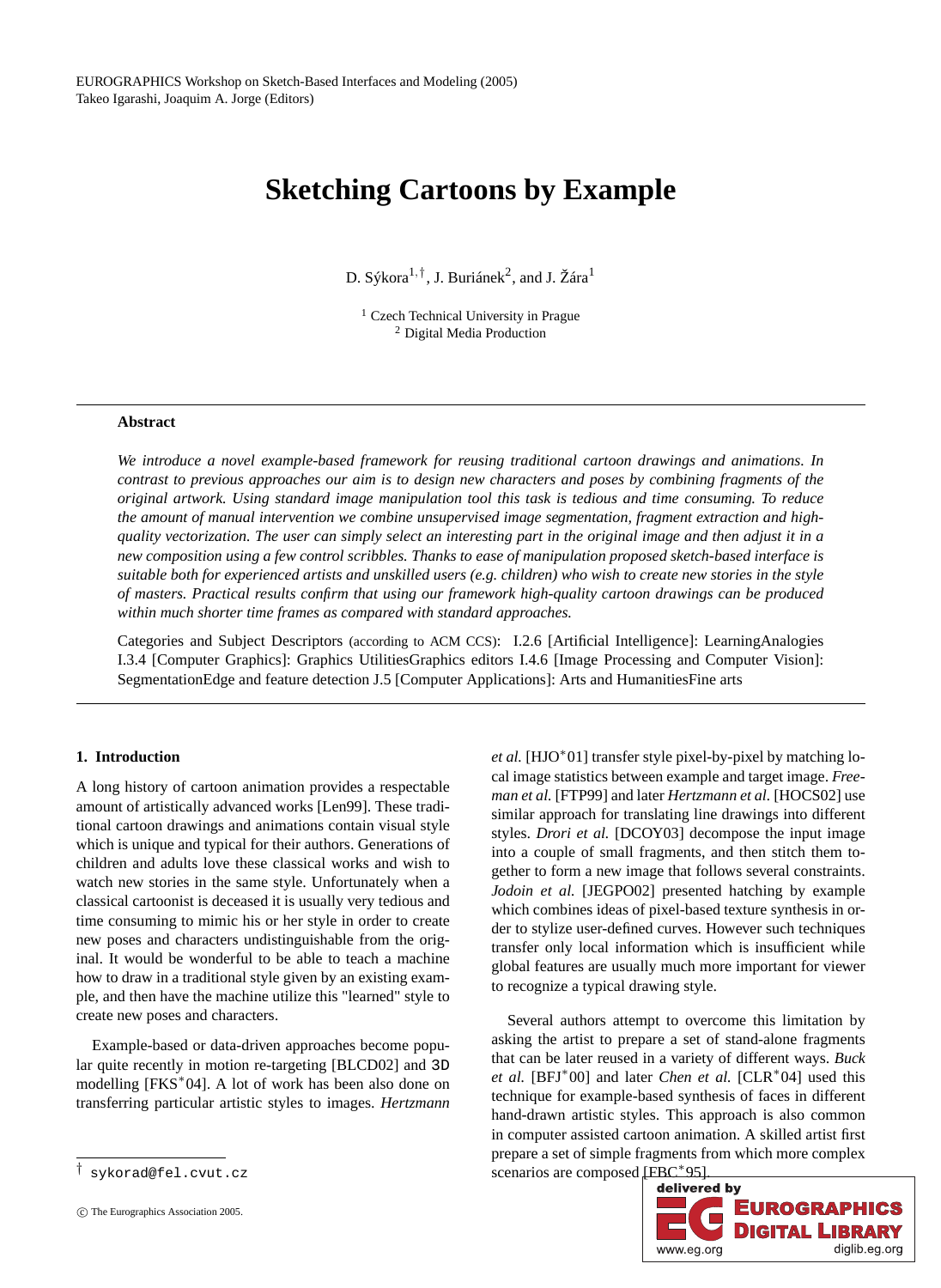<span id="page-1-0"></span>

**Figure 1:** *Framework overview – the user first selects a des[ired frag](#page-6-8)ment in the original image (left), then the system automatically extracts it and perform vectorization (middle), finally the fragment is arranged in a new position using two composition scribbles (right).*

In our framework we assume that original fragments are no longer available. We have only bitmap image of the final composition. For this case *Juan* and *Bodenheimer* [dJB04] suggest a method thr[ough w](#page-5-2)hich they extract dynamic fragments from the entire sequence and reuse them in different frame orderings. This approach has only limited application.

To create truly new poses and ch[aracters,](#page-6-9) it is necessary to extract [and seamle](#page-5-3)ssly compose fragments of the original artwork. This is a challenging task that usually cannot be resolved without additional manual intervention. *Barrett* and *Cheney* [BC02] use an object-based image editing to reduce the amount of manual intervention. However, their method suffers from visible artifacts while all editing operations are performed in the image domain without additional post-processing. *Pérez et al.* [PGB03] and later *Agarwala et al.* [ADA∗04] introduced gradient domain image editing for seamless fragment composition. However these approaches produce compelling results only when fragments do not contain distinct boundaries.

The aim of our work is to alleviate shortcomings of previous approaches. We impr[ove an exis](#page-6-10)ting image segmentation technique in order to lower the burden connected with fragment selection and extraction. For ease of composition we purpose an intuitive sketch-based interface suitable both for skilled artists and unexperienced users. The final visual quality is preserved thanks to our novel raster to vector conversion scheme which outperforms standard vectorization tools.

*Saund et al.* [SFLM03] proposed system called *Scan-Scribe* that is similar to ours but has slightly different motivation. It can simplify the selection, grouping and manipulation of free-form sketches and handwritten notes. In contrast to our approach *ScanScribe* works only in the image domain and assumes homogeneous background. Also the manipulation is limited only to several standard transformations.

## **2. Framework**

In this section we describe our novel framework. First we present a short overview and later, in successive sections, we describe each step in more details including implementation and optimization issues.

## **2.1. Overview**

The input to our system is a set of classical cartoon images originally created using a cel or paper based techniqu[e.](#page-1-0) In this case each frame is created as a planar composition of two layers: background and foreground. Typically, the foreground layer consists of several homogeneous regions while the background layer usually contains more complicated textural information. Our aim is to reuse shapes and regions stored in the foreground layer.

The first step in our framework (see Figure 1) is an unsupervised image segmentation that allows us to partition the input image into a set of regions. Each region is then classified as to whether it belongs to the background or to the foreground layer. An interactive phase follows. In this step the user simply selects a subset of regions called fragment. Afterwards, the system extracts the fragment together with corresponding outlines and perform vectorization. Finally the user arrang[es it in a](#page-6-11) new position by sk[etching t](#page-6-12)wo composition scribbles that make possible to define a combination of rigid transformation and free-form deformation.

### **2.2. Segmentation**

In order to separate the original image into a set of regions we adopt an unsupervised image segmentation scheme first presented in [SBv03] and later refined in [SBv05]. This technique has been designed specifically for cartoon images. It uses a robust outline detector which utilizes negative response of Laplacian-of-Gaussian (**L** ◦ **G**) filter [SB89] and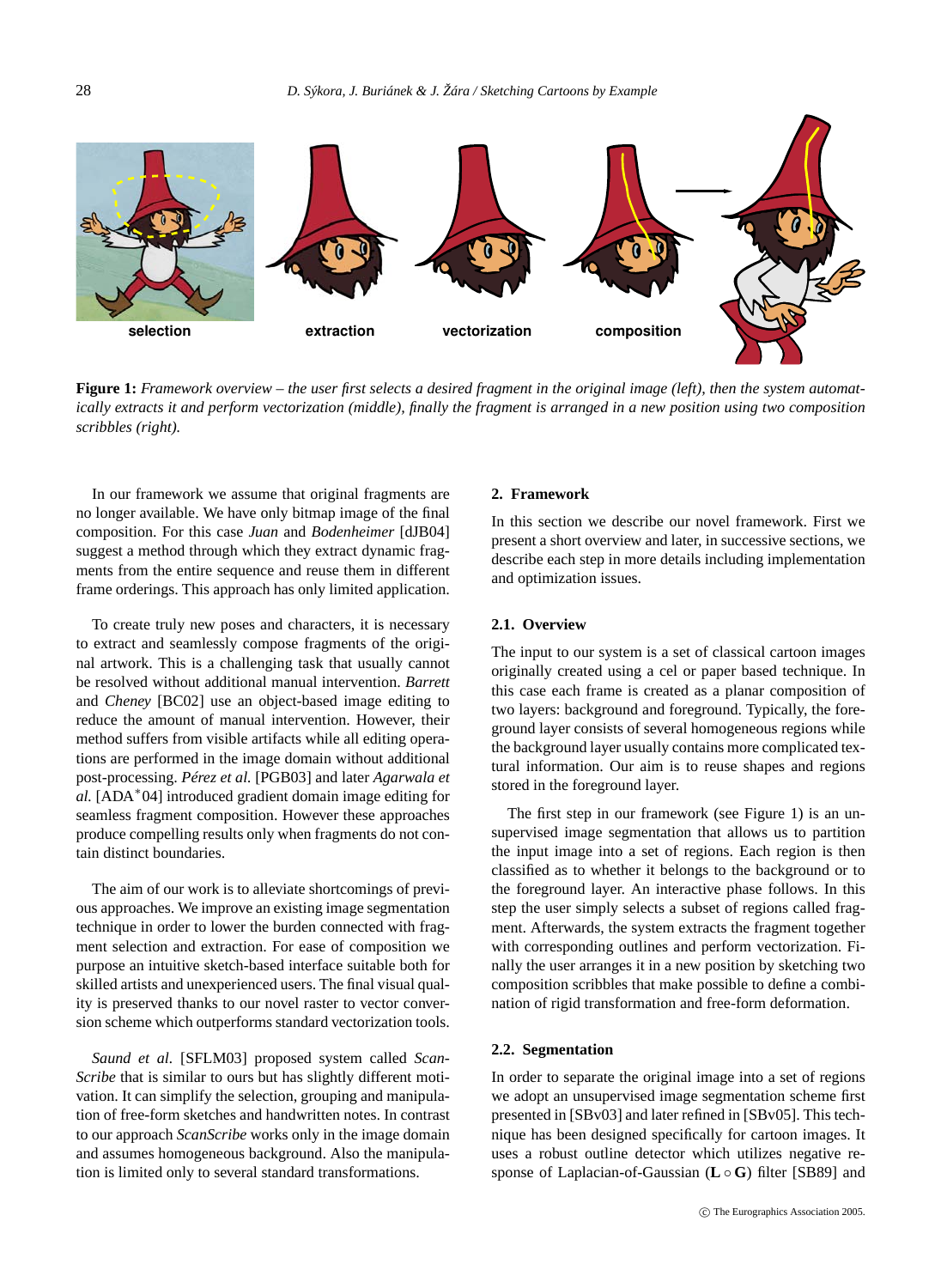adaptive flood-filling scheme to locate and extract outlines. Standard region labelling algorithm [RK82] is then used to produce the final segme[ntation.](#page-6-13) In this secti[on](#page-2-0) we present several improvements that [allow u](#page-6-12)s to use the original segmentation technique as a preprocess for high-quality vectorization phase.

The first important factor that significantly affect the final visual quality is sub-pixel precision. We achieve it by computing **L**◦**G**-negative response in fourfold higher resolution using method of [HM86] (see Figure 2). In this case unsupervised σ-fitting [SBv05] also helps us to eliminate small spurious regions inside outlines.

<span id="page-2-0"></span>

<span id="page-2-1"></span>**Figure 2:** *Super-resolved cartoon segmentation in progress: a) original image, b) L* ◦ *G-negative response, c) extracted outlines, d) final segmentation.*



**Figure 3:** *Outline authentication test in progress: a) original image, b) the case w[hen](#page-2-1) a si[mple out](#page-6-11)line detector failed,*  $c) L \circ G$ -negative mask with inverted pixel priorities, d) ex*tracted outlines after flood-filling with priority queue.*

The another issue is connected with outline authentication test that is necessary when a couple of foreground outlines coalesce with **L** ◦ **G**-negative areas in the background layer (see Figure 3b). In [SBv03] we use only simple median thresholding scheme that unfortunately tends to peel regular outlines. To alleviate this artifact we introduce a more precise test. First the original image is sharpened to enhance the difference between dark outlines and brighter **L**◦**G**-negative areas in the background layer. We do this by adding full **L**◦ **G** response to the original image. Afterwards we repeat last flood-filling step from outline detection phase but instead of stack we use priority queue to store and expand

c The Eurographics Association 2005.

seed pixels. Priority for [ea](#page-2-1)ch pixel is given by the inverted intensity in the sharpened image (see Figure 3c). Using this approach we fetch dark pixels first and then gradually expand towards brighter values. The expansion is terminated in pixels that have priority lower then median of priorities at zero-crossings of previously detected [outlines](#page-6-12). All pixels ever stored in priority queue are marked as foreground outlines (see Figure 3d).

## **2.3. Classification**

When the input frame is partitioned into a set of regions we use area size thresholding as in [SBv05] to roughly classify whether a [given re](#page-6-12)gion belongs to the foreground or to the background layer. Smaller fragments which belong to the background layer (holes in the foreground layer) can be further classified using two different approaches.

In the first approach we assume that the original animation sequence is available. In this case we can track camera motion through the time and stitch fragments of background as in [SBv05]. Afterwards it is possible to compute normalized sum of absolute differences between the pixels of region and corresponding area in the reconstructed background[. When](#page-6-14) this sum falls under a specified limit then such a region can be classified as background.

When only a static image is available or when several parts of the background are not visible during the animation, the only feasible feature which can help us to distinguish the background from the foreground is region homogeneity. We can estimate it using technique described in [CS00]. Two or more significant peaks in homogeneity histogram indicate that a given region is not homogenous and thus may belong to the background layer. However when the occluded part of the background is also homogeneous this simple approach fails and further manual classification during the fragment selection is needed.

Finally when th[e](#page-6-15) [classi](#page-6-15)fication is done it is necessary to assign visually dominant color to each region in the foreground layer. For this task it is possible to simply use mean or median color. However colors of smaller regions can be significantly biased by the noise and outline anti-aliasing and thus the same colors in different regions may appear inconsistent. To address this issue we use global mean-shift color clustering [CM02] to obtain visually consistent color assignment for all regions.

### **2.4. Fragment selection**

After the preprocessing the user is allowed to select an interesting part in the pre-segmented image. Because we exactly know which pixel belongs to which region and vice versa, it is possible to use various selection tools, e.g. to simply click on each desired region or to draw selection scribbles over them. In our experiments we have found that the most useful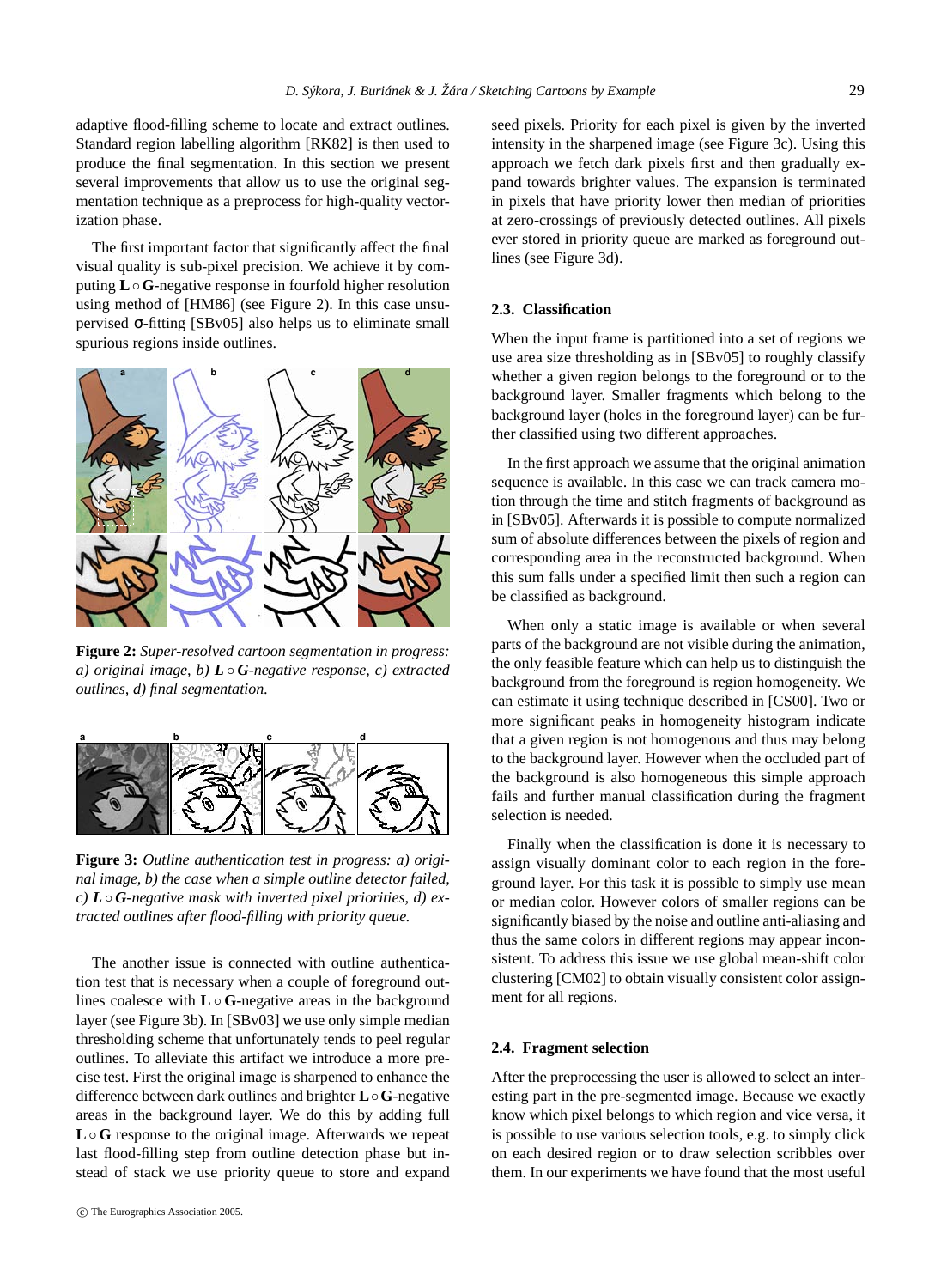selection tool is free-form curve that perform selection on intersected regions and on regions that are inside the selection area (when the curve is closed). The similar approach has been used in *ScanScribe* [SFLM03], however in our framework such a curve can be really sloppy (see Figure 1) while we automatically exclude regions in the background layer.

# **2.5. Fragment extraction**

When the user selects desired regions we are still not able to extract entire fragment while remaining regions share the same outlines. What we want is to decide which part of the original outline semantically belongs to the selected region. In general this problem can be ambiguous (see e.g. [PGR99]) and only additional constraints such as convexity may help us to solve it.

<span id="page-3-0"></span>

**Figure 4:** *Fragment extraction: a) the green shoe is extracted from the red leg, b) distance field for shoe and c) for leg, d) the partition where the distance to the shoe and to the leg is same (medial axis), e) refined partition, f) the final extraction.*

In our framework we assume that outlines [are not](#page-6-16) jaggy and have locally constant thickness. This assumption [lea](#page-3-0)d us to estimate medial axis between selected and remaining regions. Topologically correct solution can be obtained using combination of Euclidian and geodesic distance [BK01]. However, in most cases simple Eucli[dia](#page-3-0)n distance provides a good approximation.

We compute two distance fields [Bor86]: one for selected and one for remaining regions (see Figure 4b,c). Then both distances [ar](#page-3-0)e compared in each outline pixel to decide wether it belongs to the desired fragment or to the remai[nin](#page-3-0)g part of the image. Pixels with the same distance in both fields form medial axis (see Figure 4d). Using distances assigned to those pixels we compute median distance that is treated as a one half of the overall outline thickness. Then we refine the partition by adding pixels that have distances from the selected regions smaller than the overall outline thickness (see Figure 4e). Finally we can easily extract an entire fragment together with corresponding outlines (see Figure 4f).

#### **2.6. Vecto[riz](#page-4-0)ation**

When the desired fragment is extracted we apply raster to vector conve[rsion usin](#page-6-17)g standard c[ontour t](#page-6-18)racing algo[rithm](#page-6-19) with piecewise *Bézier* cubic fitting [WH04]. The main advantage of our approach is that we fit Bézier curves in preprocessed image at fourfold higher resolution (see Figure 2d and 4f) where regions have constant color and outlines are represented by super-resolved **L**◦ **G**-negative areas. In Figure 5 it is possible to compare how this kind of preprocessing outperforms standard vectorization tools such as *Vector-Eye* [VLDP03], *AutoTrace* [WH04] and *KVec* [Kuh03].

## **2.7. Composition**

During the composition phase the ai[m is to spec](#page-6-20)ify new position, orientation and deformation of selected fragments. Using stan[dard vect](#page-6-21)or manipulation tools this task is nonint[u](#page-6-22)itive and tedious while it is necessary to combine a number of basic transformations like translation, rotation, scale, bend, shear, etc.

This problem has been extens[ive](#page-1-0)ly studied in the literature (for nice overview see e.g. [MJBF02]). In our framework we use approach similar to popular technique called *wrap* [CJTF98] that has been successful used in *Teddy* [IMT99]. It exploits two smooth curves to define free-form deformation. We call them *composition scribbles*. The first scribble is drawn in the source image and [the](#page-4-1) second in the target composition (see Figure 1).

The idea of *warp* is to assume that both composition scribbles are drawn in a constant speed and have the same parametric length. In this case it is easy to estimate point correspondences between scribbles using simple arc l[en](#page-4-2)gth pa[r](#page-5-4)ameterization. The source fragment is deformed according to changes in positions and tangent orientations of corresponding points (see Figure 6). However the problem is that such a simple approach produces non-uniform scale distortion that is sometimes useful but in our application it does not fit the user's intuition while source fragments have usually different scale and it is necessary to adjust them to meet the scale of target composition (see Figure 7).

To address this issue we introduce composition tool called *uniform warp* that utilizes actual length ratios of source and target scribbles to obtain proper scale normalization. In this method the source fragment is first scaled together with its composition scribble to meet the actual length of the target scribble and then the standard *warp* is applied to perform free-form deformation.

In our experiments we found that such a simple adjustment can significantly reduce the amount of manual intervention needed during the composition phase. However we do not limit the user to use only this composition tool. Our system also offers standard *warp* and other commonly available tools such as translation, rotation, scale, flipping and mirroring.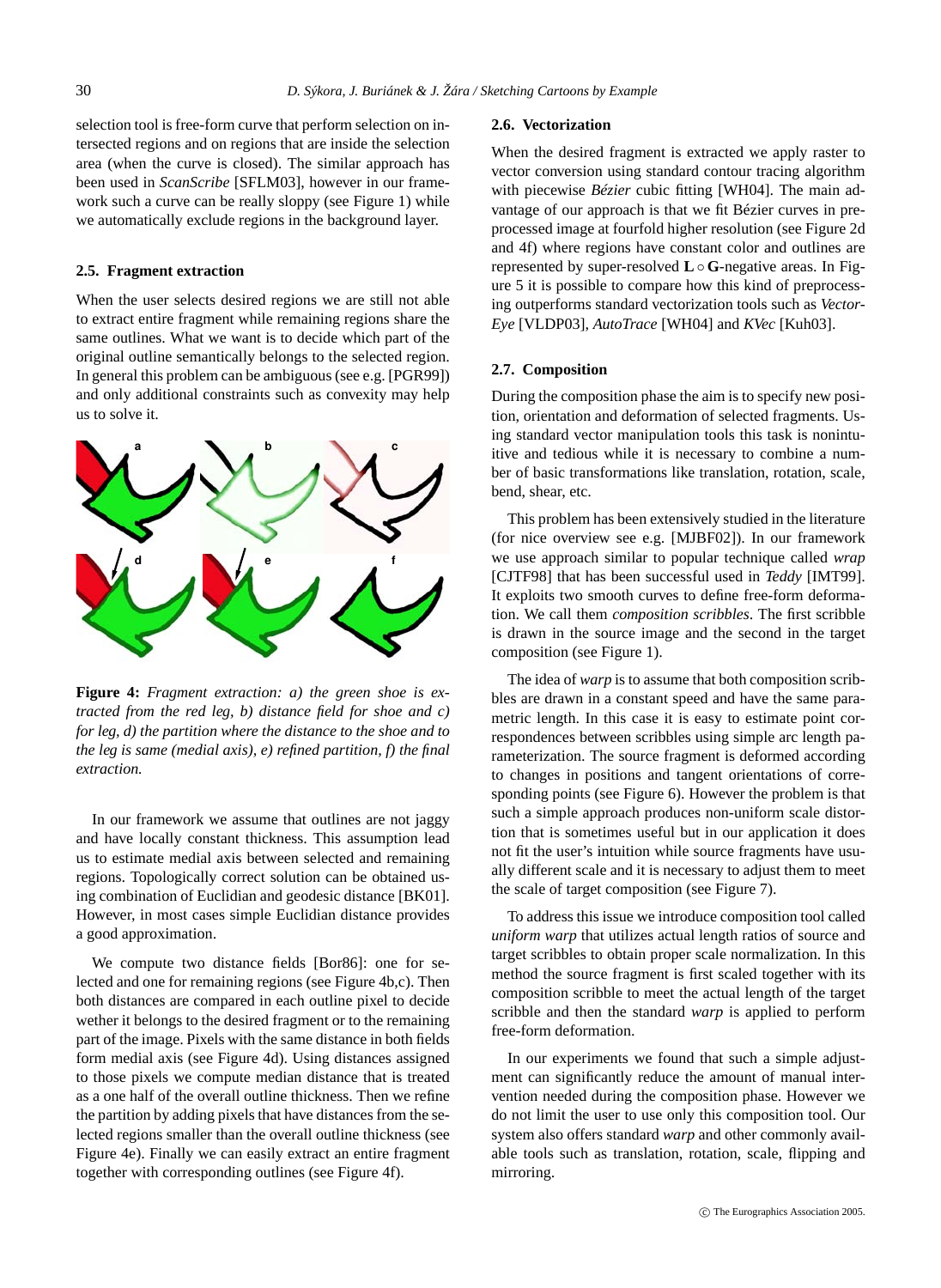<span id="page-4-0"></span>

**Figure 5:** *Compare the accuracy of vectorization (from left to right): our approach,* Vector Eye*,* AutoTrace *and* [KV](#page-5-5)ec*[.](#page-6-20)*

<span id="page-4-1"></span>

**Figure 6:** *Free-form fragment manipulation using standard* warp *(the original fragment is in the middle).*

<span id="page-4-2"></span>

**Figure 7:** *During the composition the user intuition is to scale fragment uniformly. Instead of standard* warp *we use* uniform warp *to produce expected results.*

## **2.7.1. Implementation issues**

The original *warp* operates with smooth curves. In our framework we use mouse or tablet to acquire composition scribbles and thus it is necessary to implement the concept of *warp* in a discrete domain. To accomplish this we first approximate a set of drawn pixels using piecewise linear curve (line strip). Then we compute the length of each scribble by summing lengths of individual line segments and an uniform arc length parameterization allows us to estimate new

positions of source control points on the target strip (see Figure 8). When the source strip does not fit the target one well we perform subdivision in a problematic area and recompute new locations of corresponding points. Finally we apply feature-based image metamorphosis [BN92] that produces similar results as piecewise linear planar *warp* [MJBF02].



**Figure 8:** *Linear mapping of composition scribbles: first the source strip is subdivided to match curvature of the target strip and then linear mapping is used to map source control points on the target strip.*

## **3. Results**

In this section we present several results obtained on real cartoon images scanned in the resolution of 720x576 from the original celluloid of the traditional Czech cartoon *O loupežníku Rumcajsovi* by Radek Pilarˇ. Five new characters have been composed in his style (see Figure 10). Using our framework each character takes only tens of seconds to complete. Experienced user needs several minutes to obtain comparable results using standard image manipulation tool.

The common workflow was to first draw composition scribbles in such a way that they simultaneously intersect desired regions. Whenever this was not possible additional selection scribbles were added to cover remaining regions. The selection and composition process is also depicted in Figure 10. During the composition the user was allowed to define fragment layering while it was much better to first sketch new position of character's body and then add head, legs and hands.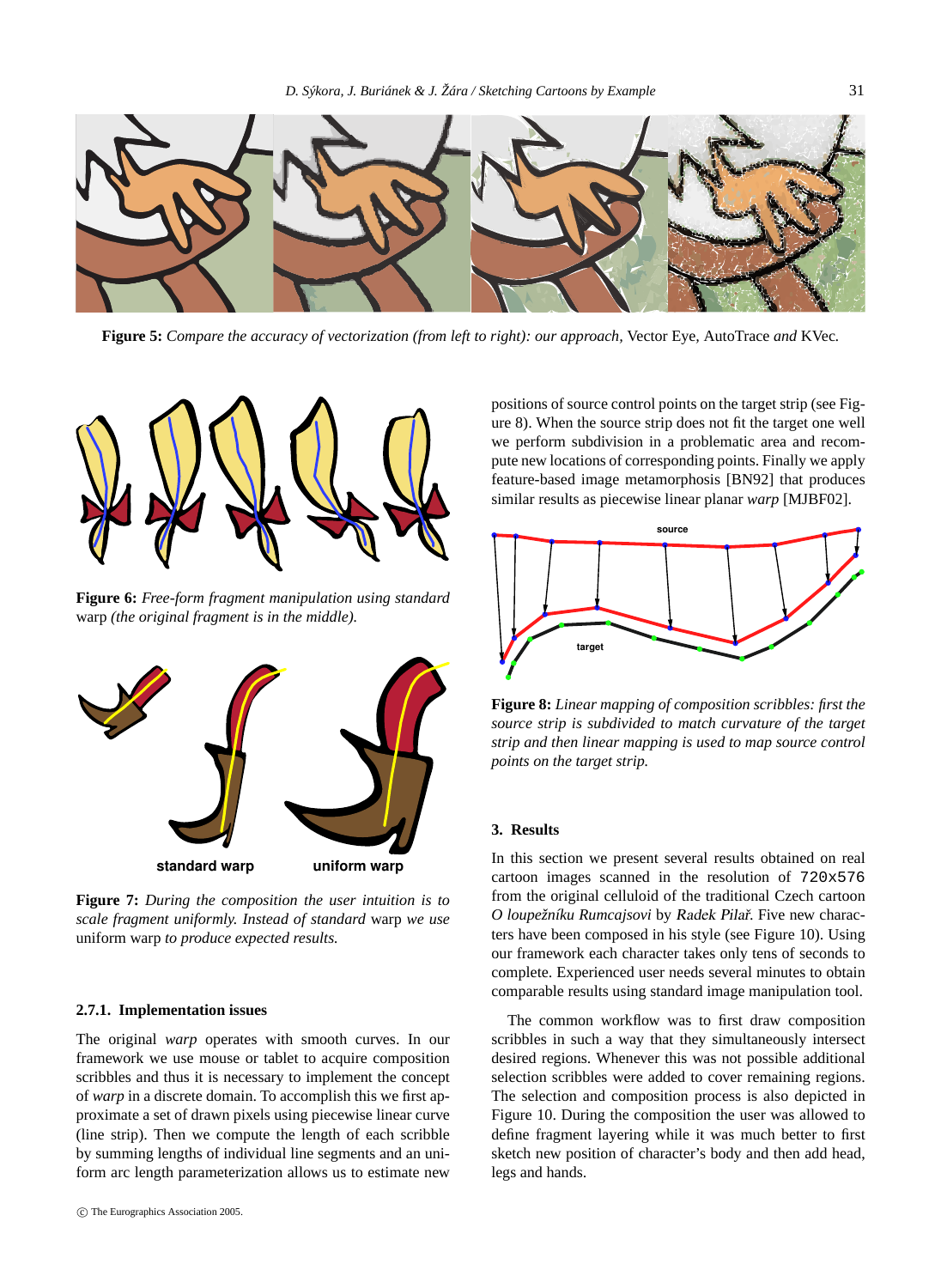<span id="page-5-6"></span>

**Figure 9:** *Several examples of drawing styles not suitable for our framework. Problems may arise when the input image contains lots of unstructured outlines, small and inhomogeneous regions, soft shadows and color gradients, dark coalescent outlines in the background, etc.*

Drawing styles similar to Radek Pilar<sup>'</sup>s represent ideal case for our framework. For other styles that do not strictly satisfy the basic assumption on region homogeneity and outline continuity it is necessary to use additional segmentation scribbles or to apply outlin[e j](#page-5-6)oining algorithm [SC94] and independent color clustering for each inhomogeneous region. The problem may also arise when outlines are drawn close together or when the image contains lots of small regions. Resulting vectorization appears visually different as compared to the original drawing. Dark coalescent outlines in the background layer are also problematic. In this case couple of additional vector editing operations are needed to remove them. In Figure 9 we present several examples of challenging styles which are not suitable for our framework.

## **4. Conclusion and Future work**

In this paper we have made the following contributions. A novel example-based framework for computer assisted cartooning has been presented. We show how to speed up the fragment selection phase and how to preserve compelling visual quality of the final composition. Our intuitive sketchbased composition tool successfully extends toolbox of existing vector manipulation t[ools. Prac](#page-6-23)tical experiments performed on real cartoon images confirm that for particular drawing styles the proposed framework allows to synthesize new cartoon draw[ings withi](#page-5-7)n much shorter time frames as compared with standard image manipulation tools.

As a future work we plan to extend our framework for different drawing styles and to use more advanced deformation techniques like [IMH05]. Another natural extension is cartoon animation. In this case the idea is to let the user to sketch several key-frames and then use shape interpolation technique [ACOL00] to obtain in-between animation.

### **5. Acknowledgements**

All images in this paper are published with permission of c Vít Komrzí, *Universal Production Partners* and Lubomír

<span id="page-5-7"></span>Celar, *Digital Media Production*. This work has been supported by the Ministry of Education, Youth and Sports of the Czech Republic under research program No. MSM-6840770014 (Research in the area of information technologies and communications) and under the student research program: FRVŠ-2005-1170.

## <span id="page-5-3"></span>**References**

- <span id="page-5-2"></span>[ACOL00] ALEXA M., COHEN-OR D., LEVIN D.: Asrigid-as-possible shape interpolation. In *ACM SIG-GRAPH Conference Proceedings* (2000), pp. 157–164.
- <span id="page-5-1"></span>[ADA∗04] AGARWALA A., DONTCHEVA M., AGRAWALA M., DRUCKER S., COLBURN A., CURLESS B., SALESIN D., COHEN M.: Interactive digital photomontage. In *ACM SIGGRAPH Conference Proceedings* (2004), pp. 294–302.
- <span id="page-5-4"></span>[BC02] BARRETT W. A., CHENEY A. S.: Object-based image editing. In *ACM SIGGRAPH Conference Proceedings* (2002), pp. 777–784.
- <span id="page-5-0"></span>[BFJ∗00] BUCK I., FINKELSTEIN A., JACOBS C., KLEIN A., SALESIN D., SEIMS J., SZELISKI R., TOYAMA K.: Performance-driven hand-drawn animation. In *Proceedings of International Symposium on Non-photorealistic Animation and Rendering* (2000), pp. 101–108.
- <span id="page-5-5"></span>[BK01] BOYKOV Y., KOLMOGOROV V.: Computing geodesics and minimal surfaces via graph cuts. In *Proceedings of IEEE International Conference on Computer Vision* (2001), vol. 1, pp. 26–33.
- [BLCD02] BREGLER C., LOEB L., CHUANG E., DESH-PANDE H.: Turning to the masters: Motion capturing cartoons. In *ACM SIGGRAPH Conference Proceedings* (2002), pp. 399–407.
- [BN92] BEIER T., NEELY S.: Feature-based image metamorphosis. In *ACM SIGGRAPH Conference Proceedings* (1992), pp. 35–42.